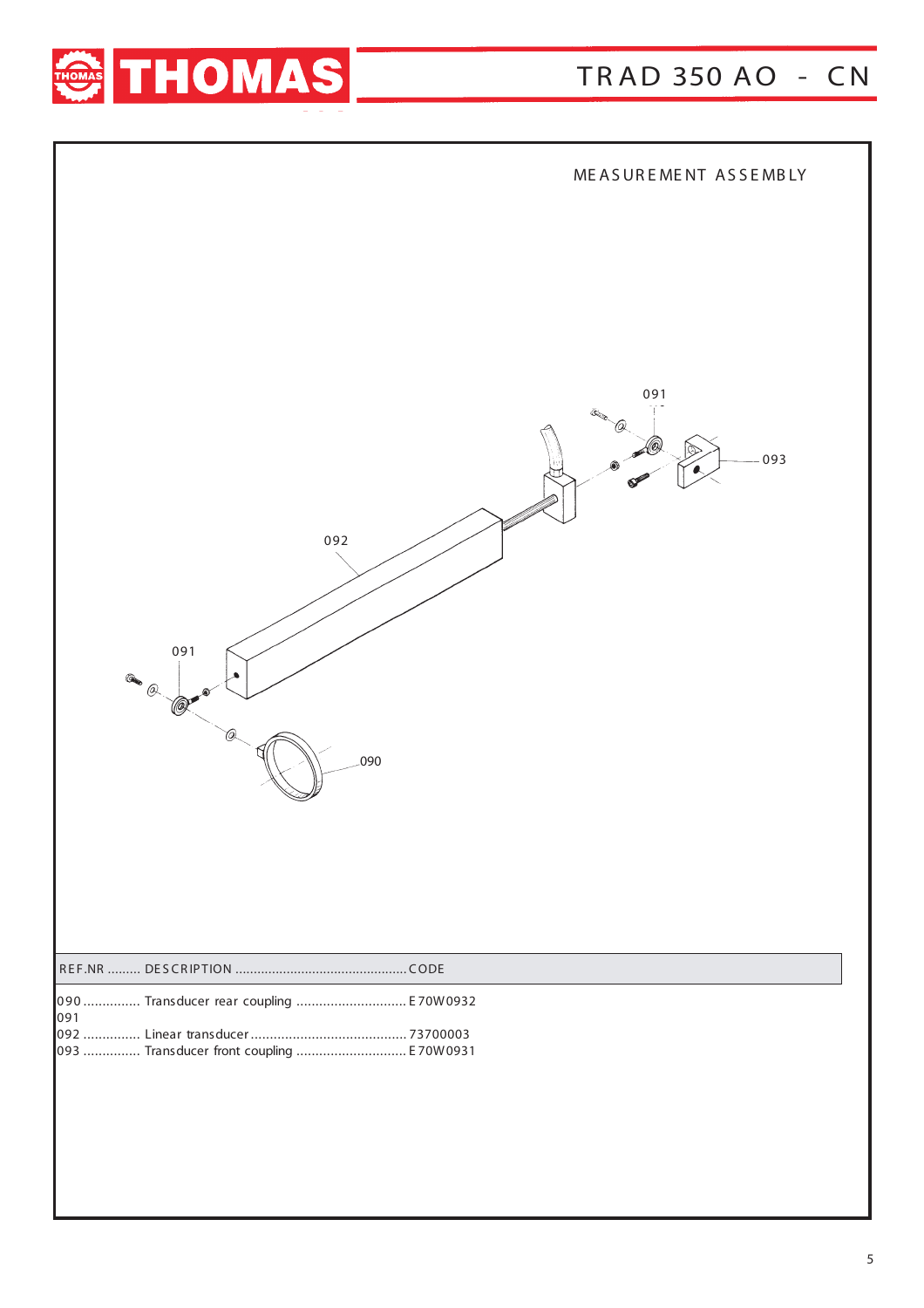

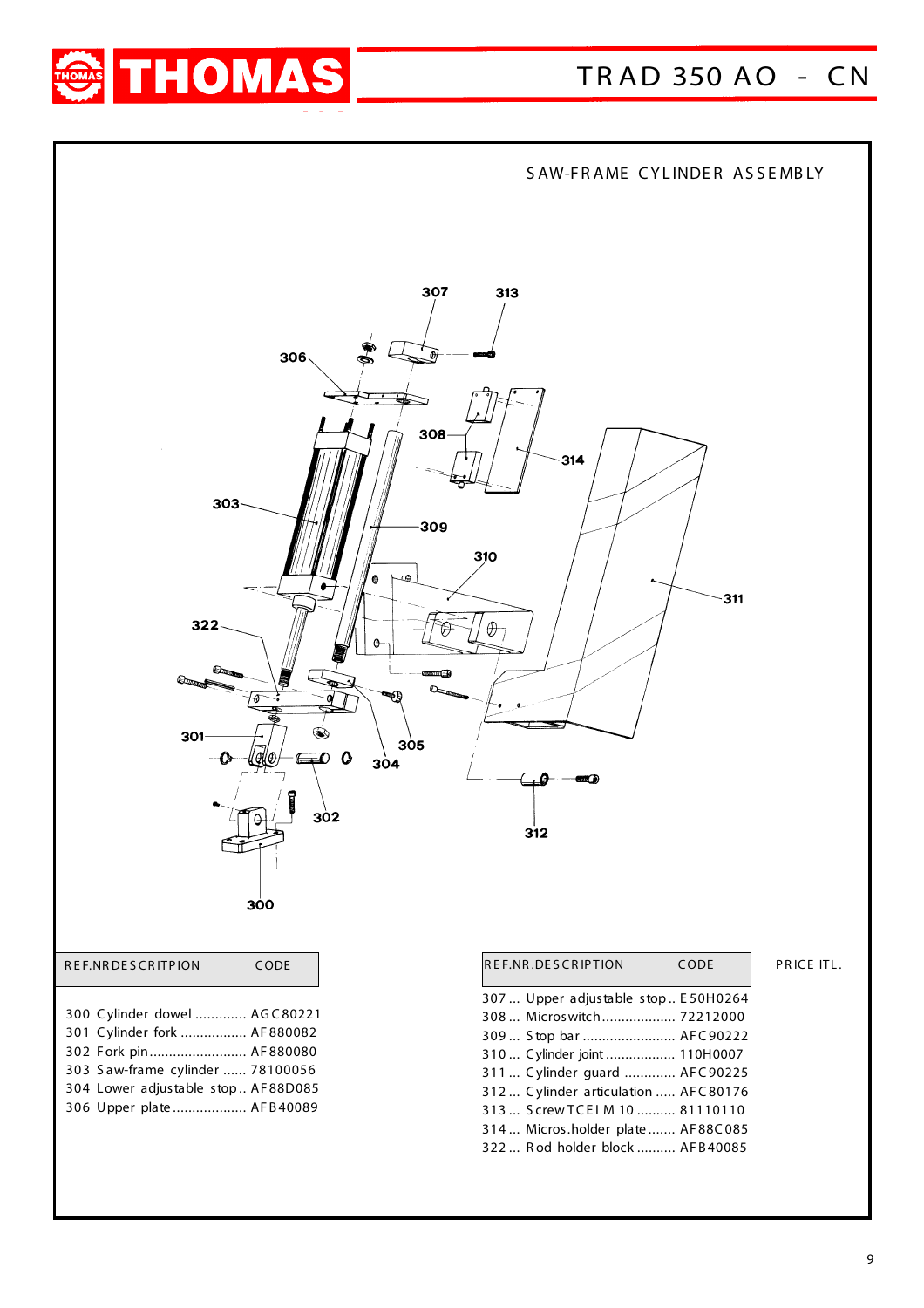

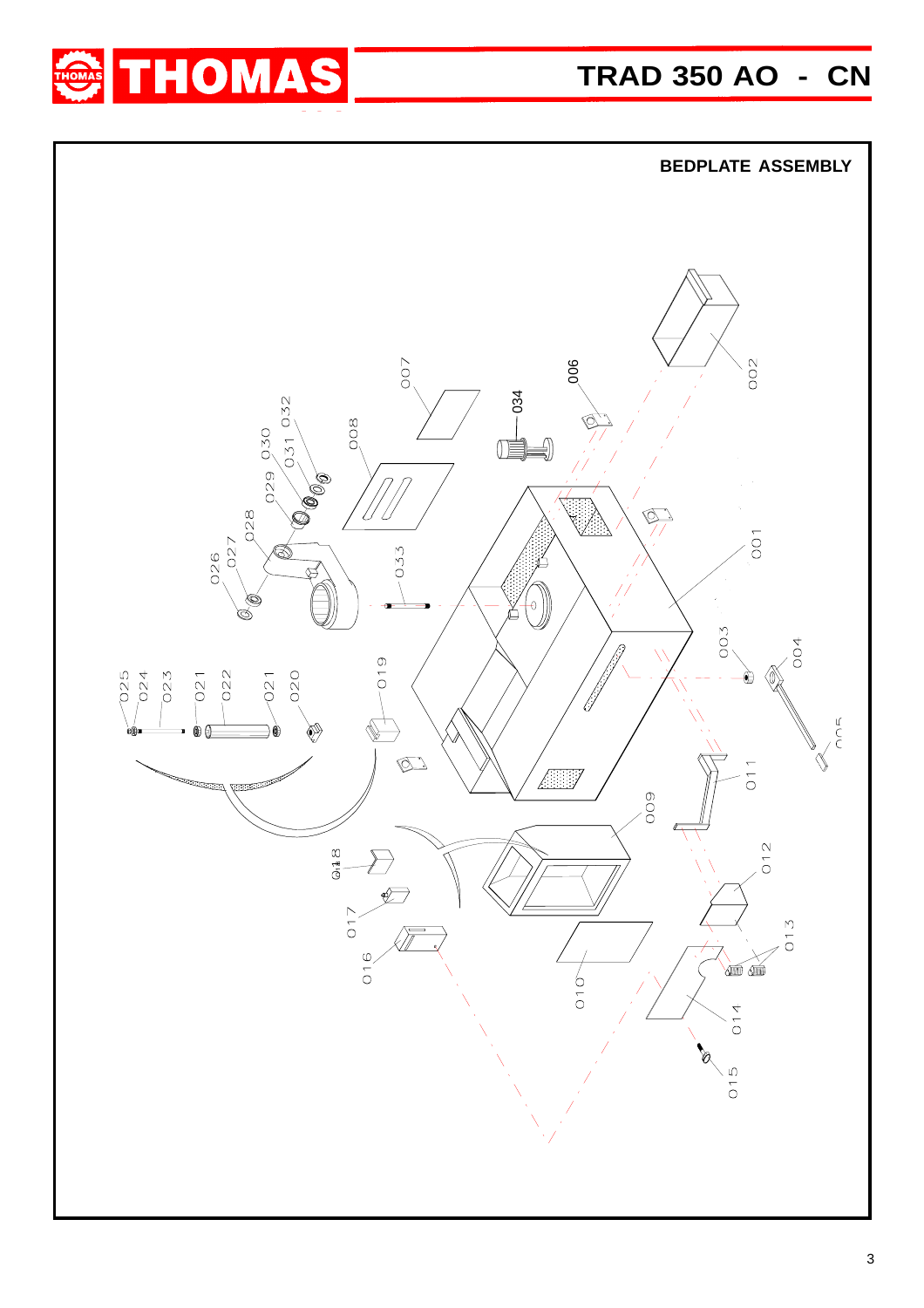

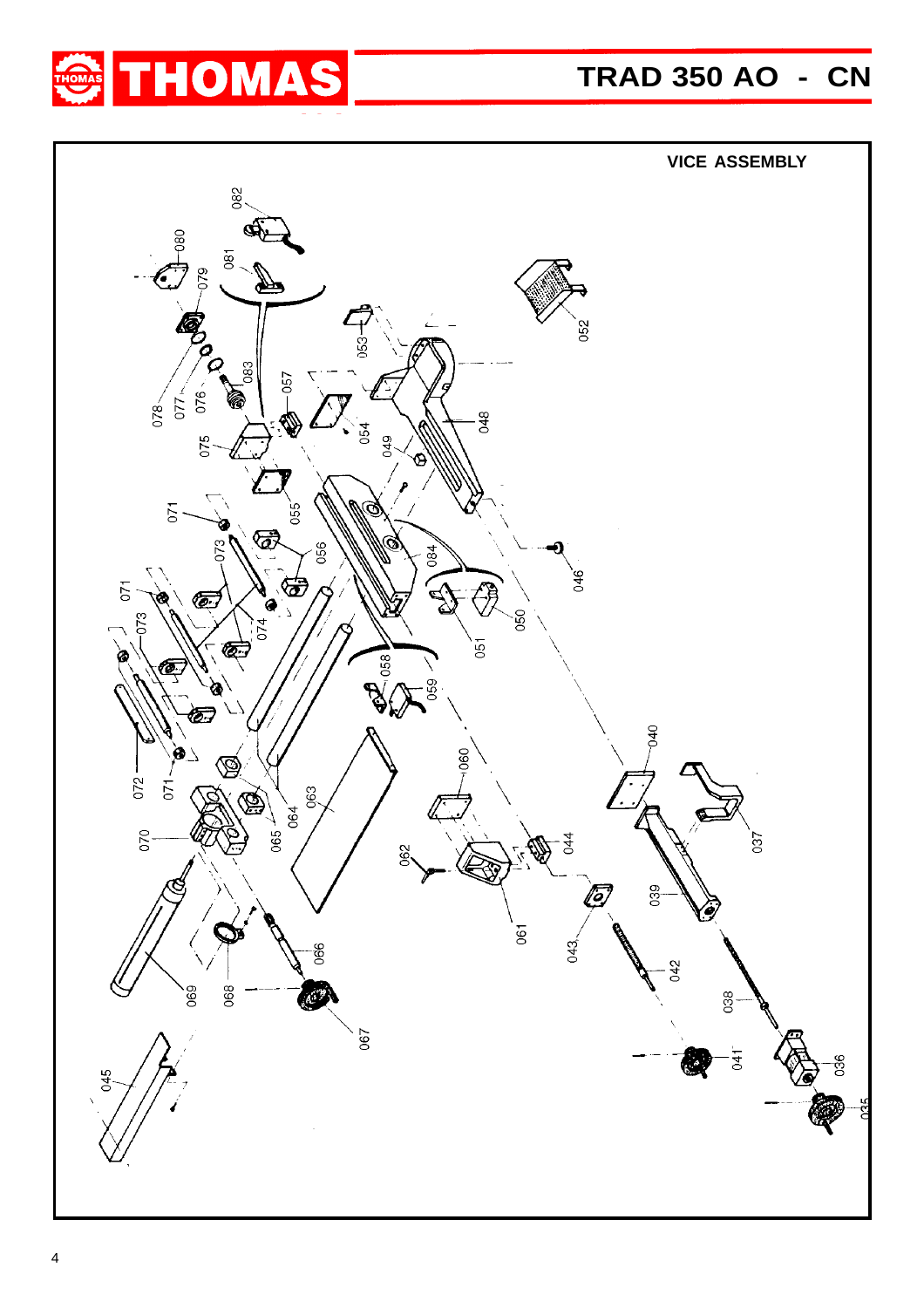## **TRAD 350 AO - CN**